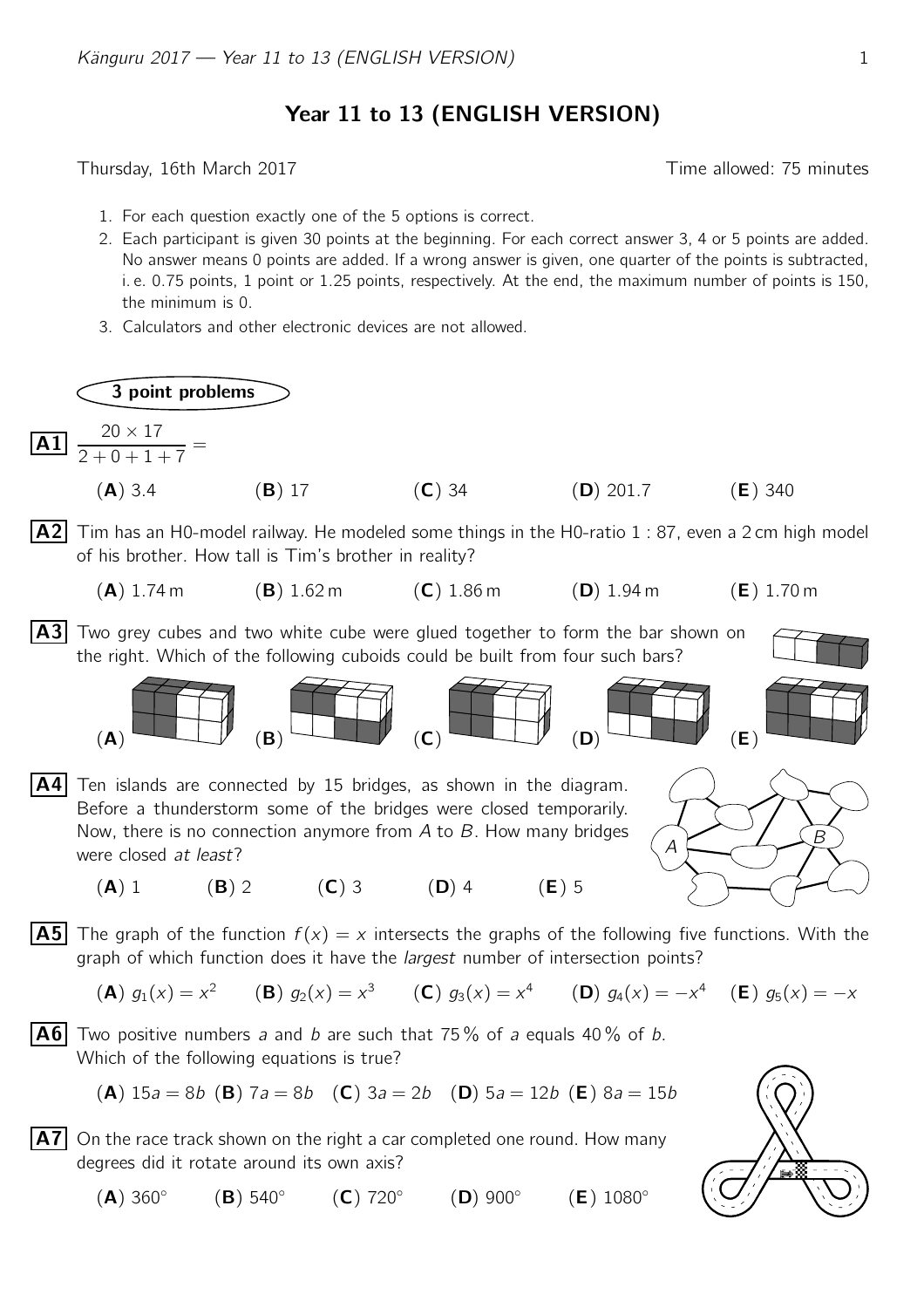$|AB|$  Each of the following five boxes are filled with red and blue balls as labeled. Clementine wants to take one ball out of one box without looking. From which box should she take the ball to have the highest probability to get a blue ball?



**A9** The positive real number p is less than 1, and the real number q is greater than 1. Which of the following numbers is the largest?

$$
\textbf{(A)} \ p \times q \qquad \qquad \textbf{(B)} \ p + q \qquad \qquad \textbf{(C)} \ p \qquad \qquad \textbf{(D)} \ \frac{p}{q} \qquad \qquad \textbf{(E)} \ q
$$

**A10** Four of the following five clippings are part of the graph of the same quadratic function. Which clipping is not part of this graph?



How many pieces of string does Mary obtain?

- (A) 21 (B) 22 (C) 23 (D) 24 (E) 25
- $|B4|$  Julia has 109 black chips and 108 white chips. She places them in a square pattern as shown, starting with a black chip in the upper left corner, alternating colours in each row and each column. How many chips of each colour are left after Julia has completed the largest possible such square?



- $(A)$  12 black and 10 white  $(B)$  11 black and 10 white
- $(C)$  11 black and 11 white (D) 10 black and 11 white (E) 10 black and 10 white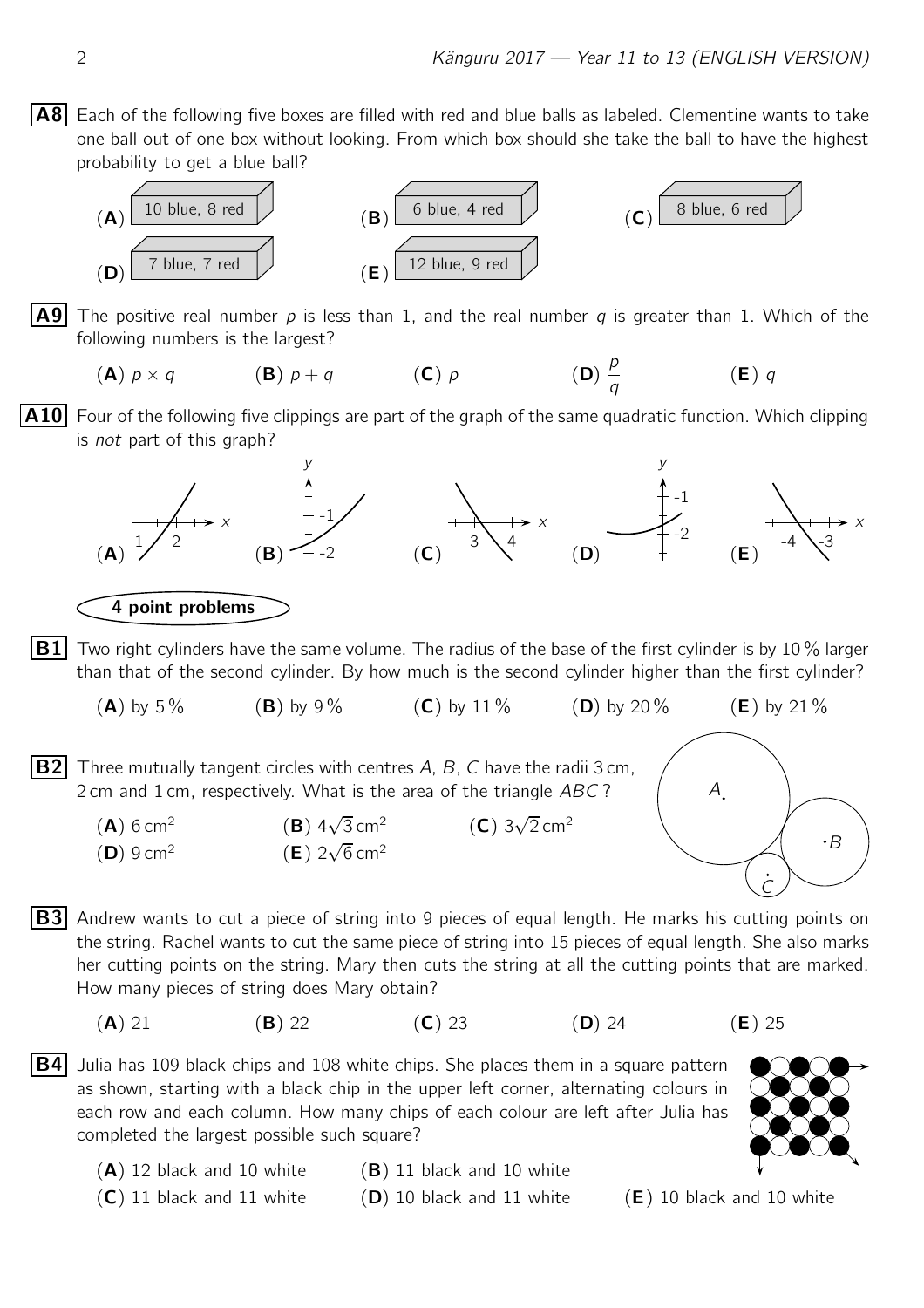- $|B5|$  The faces of the solid shown are either equilateral triangles or squares. Each square is surrounded by 4 triangles, and each triangle is surrounded by 3 squares. There are 6 squares in total. How many triangles are there in total?
	- (A) 5 (B) 6 (C) 7 (D) 8 (E) 9

 $|B6|$  Jarkko and Ville are about to take a plane to Finland. Their luggage weighs 60 kg in total. At the airport they are told that they exceed the maximal allowed weight for free luggage. For the excess luggage they have to pay a fixed amount of money per kilogram, in total 112 Euros. Jarkkos says: "If I flew alone with these 60 kg, I would even have to pay 296 Euros!". What is the allowed weight for free luggage on this flight?

- $(A)$  18 kg  $(B)$  19.5 kg  $(C)$  20 kg  $(D)$  23 kg  $(E)$  25.5 kg
- $|B7|$  We have four tetrahedrons, perfectly balanced, with their faces numbered 2, 0, 1 and 7. If we roll all four tetrahedrons, what is the probability that we can compose the number 2017 using exactly one of the three visible numbers from each tetrahedron, as shown in the example on the right?
	- (A) 31  $\frac{32}{32}$  (B) 63  $\frac{64}{64}$  (C) 81  $\frac{32}{256}$  (D) (D)  $\frac{29}{32}$  $\frac{25}{32}$  (**E**) 13 16
- **B8** Two consecutive positive integers M and  $M + 1$  are such that the sum of the digits of each of them is a multiple of  $7.$  At least how many digits does M have?
	- (A) 3 (B) 4 (C) 5 (D) 6 (E) 7

**B9** The diagram shows a regular hexagon with side length 1. The grey flower was constructed with sectors of circles with radius 1 and centers in the vertices of the hexagon. What is the area of the grey flower?

(**A**) 
$$
\frac{\pi}{2}
$$
 \t(**B**)  $\frac{2\pi}{3}$  \t(**C**)  $2\sqrt{3} - \pi$  \t(**D**)  $\frac{\pi}{2} + \sqrt{3}$  \t(**E**)  $2\pi - 3\sqrt{3}$ 

**B10** Exactly four of the following six statements about the 2-digit integer N are true:

- (1)  $N < 30$  (3) One of the digits of N is 2. (5) N is divisible
	- (2)  $N > 50$  (4) One of the digits of N is 6. (6) N is divisible

What is the sum of the digits of the number  $N$ ?

(A) 3 (B) 6 (C) 8 (D) 10 (E) 13

5 point problems

 $|C1|$  The four corners of a regular tetrahedron are cut off by four planes, each passing through the midpoints of three adjacent edges, as shown. What fraction of the volume of the original tetrahedron is the volume of the resulting solid, which is marked in grey?

(A) 4 5 (B) 3 4 (C) 2 3 (D) 1 2 (E) 1 3





by 3.

\nby 5.

\n
$$
13
$$